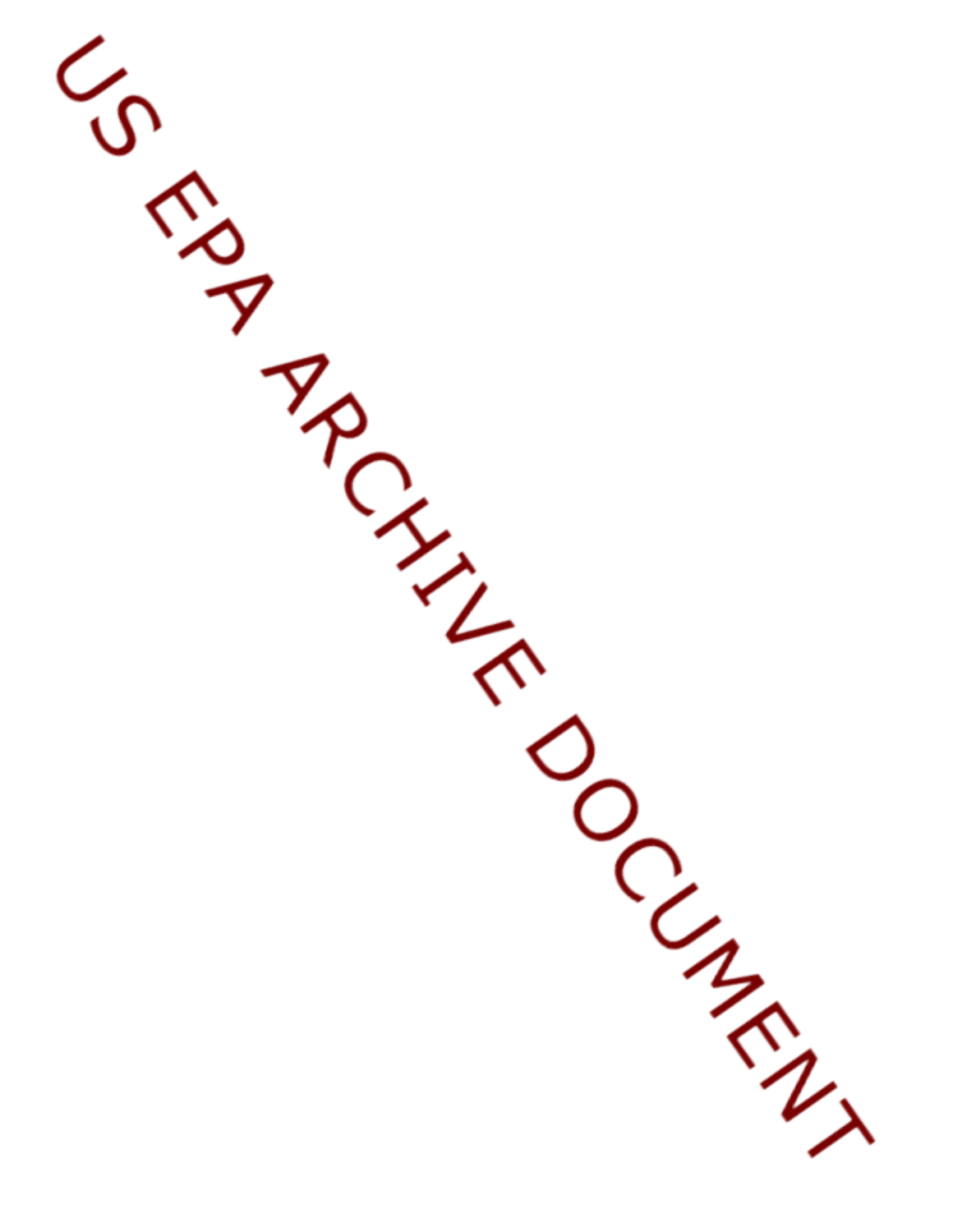## **THE ENVIRONMENTAL TECHNOLOGY VERIFICATION**







# **ETV JOINT VERIFICATION STATEMENT**

| <b>TECHNOLOGY TYPE:</b>          | <b>GROUNDWATER SAMPLING TECHNOLOGIES</b>           |                                              |
|----------------------------------|----------------------------------------------------|----------------------------------------------|
| <b>APPLICATION:</b>              | <b>VOC-CONTAMINATED WATER SAMPLING</b>             |                                              |
| TECHNOLOGY NAME: Multiprobe 100  |                                                    |                                              |
| <b>COMPANY:</b>                  | <b>Burge Environmental</b>                         |                                              |
| <b>ADDRESS:</b>                  | 6100 South Maple Ave. Suite 114<br>Tempe, AZ 85283 | PHONE: (602) 968-5141<br>FAX: (602) 894-1675 |
| <b>WEBSITE:</b><br><b>EMAIL:</b> | www.burgenv.com<br>burgenv@primenet.com            |                                              |

The U.S. Environmental Protection Agency (EPA) has created the Environmental Technology Verification Program (ETV) to facilitate the deployment of innovative or improved environmental technologies through performance verification and dissemination of information. The goal of the ETV Program is to further environmental protection by substantially accelerating the acceptance and use of improved and cost-effective technologies. ETV seeks to achieve this goal by providing high-quality, peer-reviewed data on technology performance to those involved in the design, distribution, financing, permitting, purchase, and use of environmental technologies.

ETV works in partnership with recognized standards and testing organizations and stakeholder groups consisting of regulators, buyers, and vendor organizations, with the full participation of individual technology developers. The program evaluates the performance of innovative technologies by developing test plans that are responsive to the needs of stakeholders, conducting field or laboratory tests (as appropriate), collecting and analyzing data, and preparing peer-reviewed reports. All evaluations are conducted in accordance with rigorous quality assurance protocols to ensure that data of known and adequate quality are generated and that the results are defensible.

The Site Characterization and Monitoring Technologies Pilot, one of 12 technology areas under ETV, is administered by EPA's National Exposure Research Laboratory. Sandia National Laboratories, a Department of Energy laboratory, is one of the verification testing organizations within the ETV Site Characterization and Monitoring Pilot. Sandia collaborated with personnel from the US Geological Survey to conduct a verification study of groundwater sampling technologies. This verification statement provides a summary of the results from a verification test of the Multiprobe 100 sampler manufactured by Burge Environmental.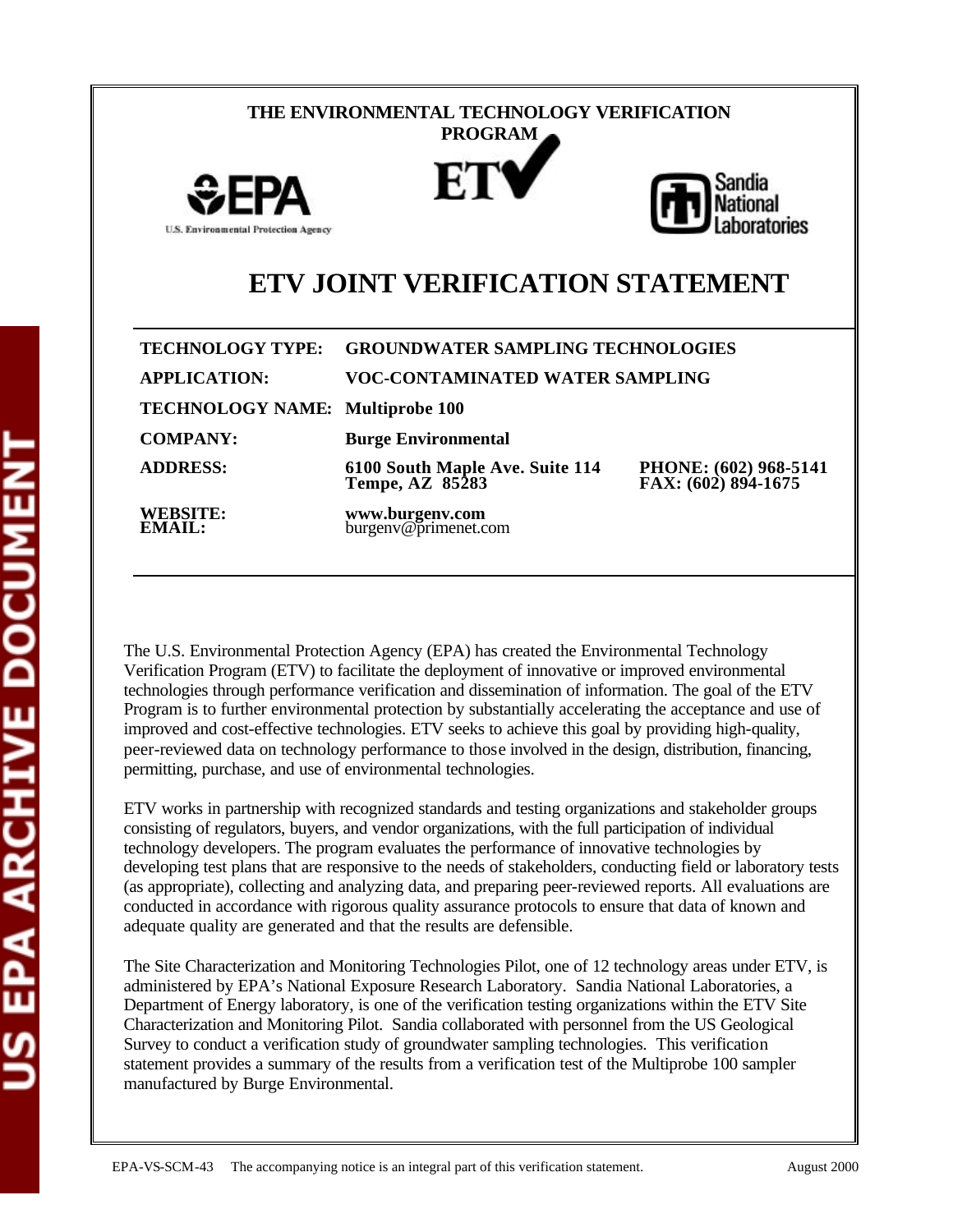#### **DEMONSTRATION DESCRIPTION**

In August 1999, the performance of six groundwater sampling devices was evaluated at the US Geological Survey Hydrological Instrumentation Facility at the NASA Stennis Space Center in southwestern Mississippi. Each technology was independently evaluated in order to assess its performance in the collection of volatile organic compound- (VOC) contaminated water.

The verification test design incorporated the use of a 5-inch diameter,100-foot standpipe at the USGS facility. The standpipe, serving as an "above-ground" well, was filled with tap water spiked with various concentration levels of six target volatile organic compounds. The target compounds (1,2 dichloroethane, 1,1-dichloroethene, trichloroethene, benzene, 1,1,2-trichloroethane, and tetrachloroethene) were chosen to represent the range of VOC volatility likely to be encountered in normal sampler use. Water sampling ports along the exterior of the standpipe were used to collect reference samples at the same time that groundwater sampling technologies collected samples from the interior of the pipe. A total of seven trials were carried out at the standpipe. The trials included the collection of low ( $\sim$ 20 µg/L) and high ( $\sim$ 200 µg/L) concentrations of the six target VOC compounds in water at sampler depths ranging from 17 to 91 feet. A blank sampling trial was also included in the test matrix.

The standpipe trials were supplemented with additional trials at groundwater monitoring wells in the vicinity of sites with VOC-contaminated groundwater at the NASA Stennis facility. The sampling devices were deployed in a number of 2-inch and 4-inch wells, along with co-located submersible electric gear pumps as reference samplers. The principal contaminant at the onsite monitoring wells was trichloroethene. The onsite monitoring provided an opportunity to observe the operation of the sampling system under typical field-use conditions.

All technology and reference samples were analyzed by two identical field-portable gas chromatographmass spectrometer (GC/MS) systems that were located at the test site during the verification tests. The GC/MS analytical method used was a variation of EPA Method 8260 purge-and-trap GC/MS, incorporating a headspace sampling system in lieu of a purge and trap unit. The overall performance of the groundwater sampling technologies was assessed by evaluating sampler precision and comparability with reference samples. Other logistical aspects of field deployment and potential applications of the technology were also considered in the evaluation.

Details of the demonstration, including an evaluation of the sampler's performance, may be found in the report entitled *Environmental Technology Verification Report: Burge Environmental Inc., Multiprobe 100,* EPA/600/R-00/074.

### **TECHNOLOGY DESCRIPTION**

The Multiprobe 100 is a discrete, multi-level sampler that is designed for permanent deployment in a well. The sampler is designed for use with a complementary automated wellhead analyzer for TCE called the Optrode. Only the sampling module was evaluated in this test. Optrode performance was not evaluated in this demonstration.

The Multiprobe 100 consists of two units with tubing and wiring interconnections. A upper receiving module which is deployed at the wellhead on top of the well is 18 inches long, 3.25 inches in diameter, and weighs 3 pounds. The lower sampling module, which is inserted into the water column inside the well, is 12 inches long, 3.25 inches in diameter and also weighs 3 pounds. The system is constructed of Teflon, borosilicate glass, stainless steel and Delrin®, a solvent-resistant, acetal homopolymer resin. Electrical solenoid valves are used to select the sampling level and control gas flow to the sampler. Water level sensors in the water chambers of both modules are used to trigger valve changes during the sampling process. A small, battery-operated microprocessor controller is used to control the valves used during the sampling process.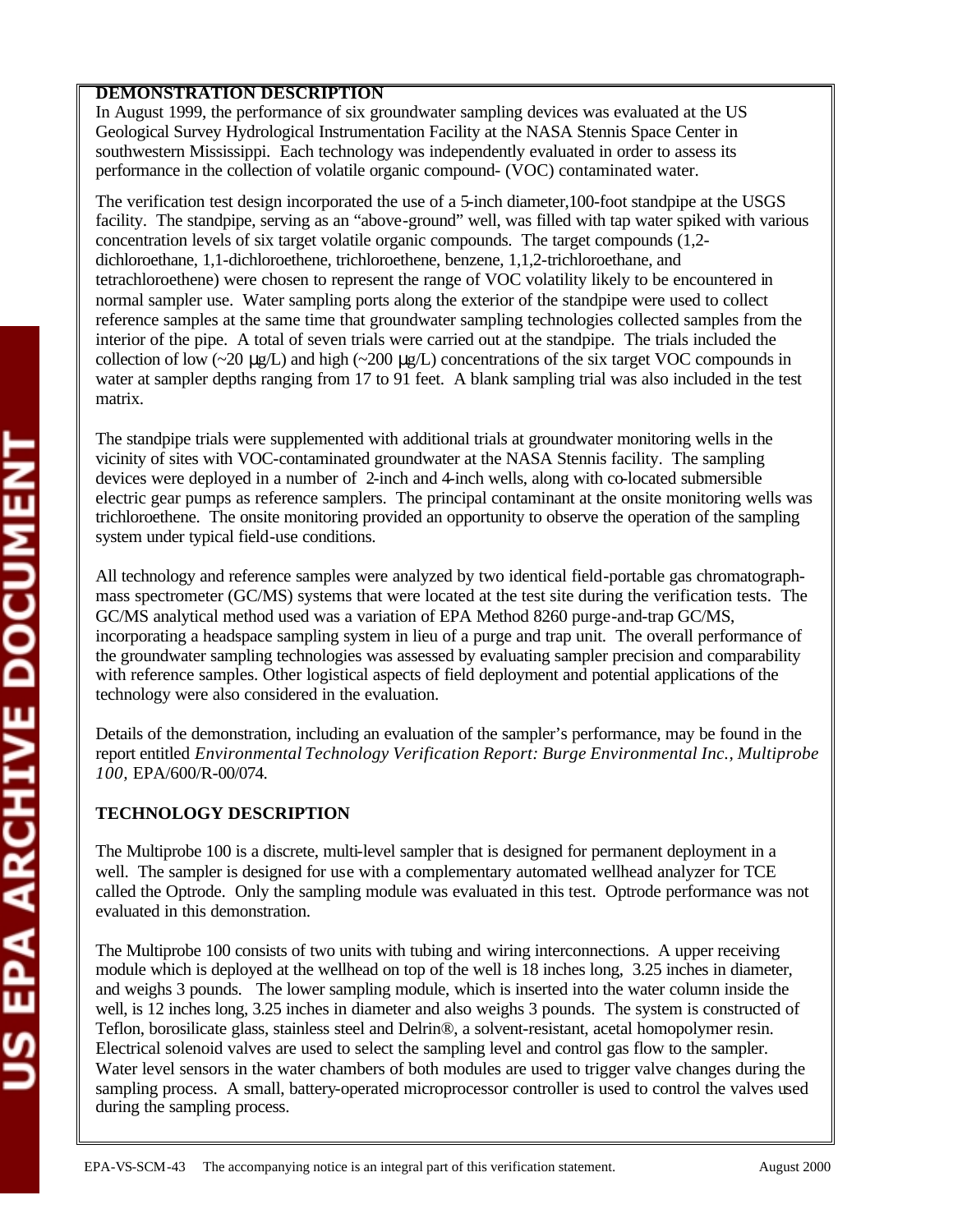The lower sampling module is filled with water from the selected sampling level by hydrostatic pressure. The water sample is then pushed up to the upper receiving module by pressurizing the sampling chamber headspace with nitrogen gas. Samples can be manually dispensed into analysis vials from the upper receiving module, however, the system is primarily intended for interconnection with automated analyzers, such as the Optrode, which would also be positioned at the wellhead.

The system also has the ability to purge volatile organic compounds from water *in situ* with subsequent analysis by sensors, such as the Optrode, that are positioned in the headspace or at the wellhead. Following the purge, the vapors can also be transported via tubing to the surface for collection and analysis. The *in situ* purge capability of the sampler was not tested in this investigation.

#### **VERIFICATION OF PERFORMANCE**

The following performance characteristics of the Multiprobe 100 groundwater sampling system were observed:

*Precision:* The precision of the sampler was determined through the collection of a series of replicate samples from two standpipe trials using low  $(\sim 20 \text{ µg/L})$  and high  $(\sim 200 \text{ µg/L})$  VOC concentrations at 17, 35, 53 and 91-foot depths. Each trial included 6 target VOCs at each of the sampling depths, resulting in a total of 24 cases per trial. Multiprobe 100 precision, represented by the relative standard deviation, for all compounds at all concentrations and sampling depths evaluated in this study ranged from 3 to 21% with a median value of 9.4 %. In 27 of the 48 cases, the Multiprobe 100 was less precise than the reference sample set. The F-ratio test was used to assess whether precision differences between Multiprobe 100 and reference samples were statistically significant. Test results showed that precision differences between the Multiprobe 100 and reference samples were statistically insignificant at the 95% confidence level in 46 of the 48 test cases.

*Comparability with a Reference:* Multiprobe 100 sampler results from the standpipe trials were compared with results obtained from reference samples that were collected at the same time. Both Multiprobe 100 and reference samples were analyzed by the same method using the same GC/MS system. Sampler comparability is expressed as percent difference relative to the reference data. Sampler differences for all target VOC compounds at all concentrations and sampler depths in this study ranged from -30 to 15%, with a median percent difference of -5%. The t-test for sample means was used to assess whether the observed differences between Multiprobe 100 and reference samplers were statistically significant. These tests revealed that in 31 of 48 trials, differences were statistically indistinguishable from 0% at the 95% confidence level. Of the remaining 17 cases that were statistically different from 0%, 16 showed a negative Multiprobe 100 sampler bias. Statistically significant negative sampler bias ranged from  $-10$  to  $-30\%$ .

*Versatility:* Sampler versatility is the consistency with which it performed with various target compounds, concentration levels, and sampling depths. In terms of precision, Multiprobe 100 performance was generally consistent at the range of concentrations and collection depths evaluated in this study. The Multiprobe 100 showed a trend toward negative bias for 11DCE and TCE and the sampler showed consistently negative bias for PCE at all concentrations and sampler depths. As a result of its physical size, the Multiprobe 100 cannot be installed in wells with diameters less than 4 inches. In light of these considerations, the Multiprobe 100 sampler in its aqueous sampling mode is judged to have limited versatility.

*Logistical Requirements:* The Multiprobe 100 is designed for permanent installation in 4-inch or larger wells. The installation would require either custom installation by Burge Environmental personnel or user installation following approximately two days of training. Although the system is optimized for